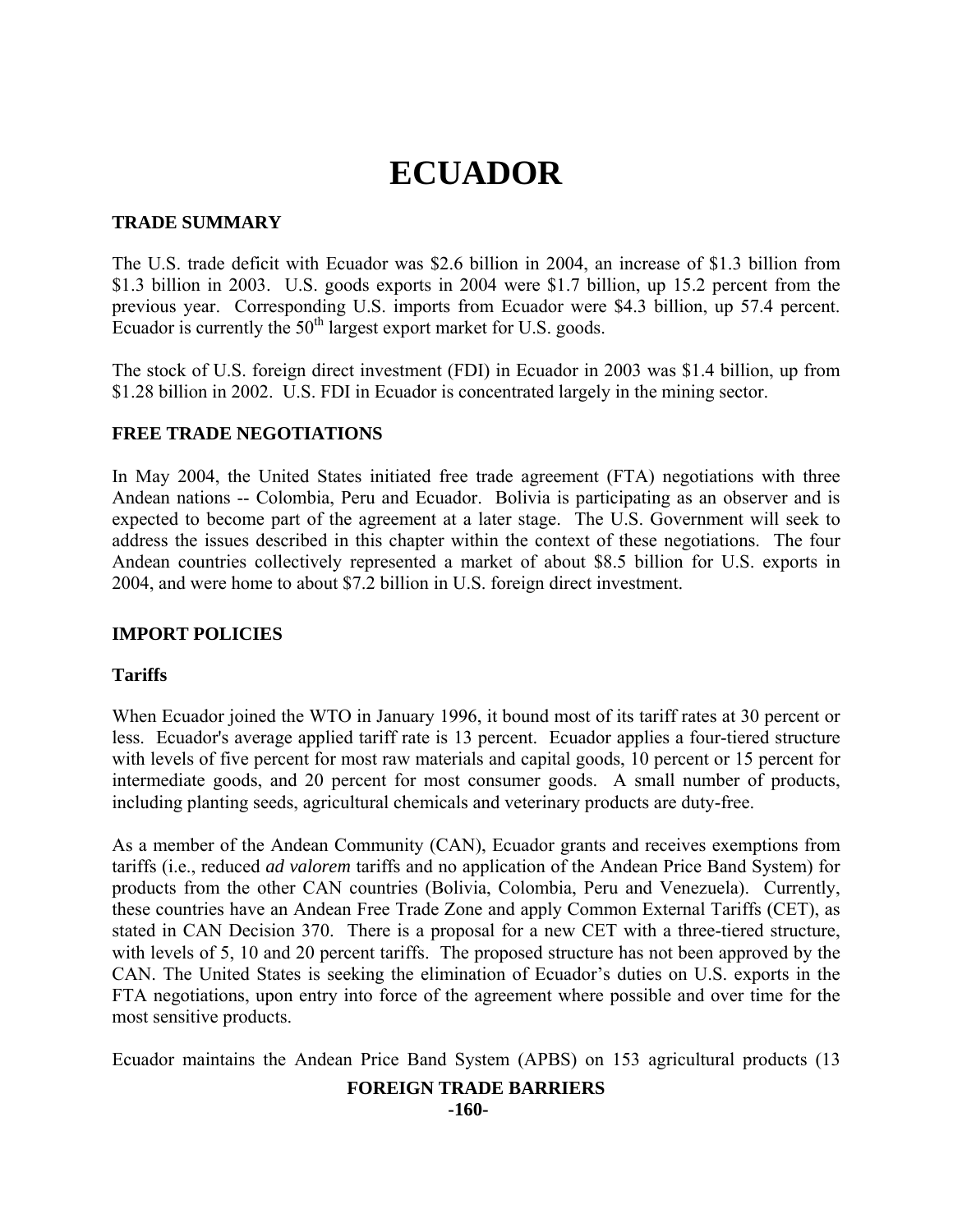"marker" and 140 "linked" products) imported from outside the CAN. The 13 "marker" products are wheat, rice, sugar, barley, white and yellow corn, soybean, soybean meal, African palm oil, soy oil, chicken meat, pork meat and powder milk. Under this system, the *ad valorem* CET is adjusted (increased or reduced) according to the relationship between international reference prices, established floor and ceiling prices and the importation price of the commodity. Upon accession to the WTO, Ecuador bound its *ad valorem* tariffs (including the additional levy from the APBS) for these commodities at between 31.5 and 85.5 percent.

As part of its WTO accession, Ecuador committed to phase out its price band system, starting in January 1996, with a total phase out by December 2001. No steps have been taken to comply with this commitment. The U.S. Government is seeking through the FTA negotiation to eliminate Ecuador's barriers to our trade in agricultural products, while providing reasonable adjustment periods and safeguards for producers of import sensitive agricultural products.

## **Non-Tariff Measures**

Ecuador has failed to eliminate several non-tariff barriers since its WTO accession. Importers must register with the Central Bank through approved banking institutions to obtain an import license. Ecuador requires prior authorization from various government agencies, e.g., the Ministry of Agriculture (MAG), for importation of most commodities, seeds, animals and plants. Also, the Ministry of Health must give its prior authorization (i.e., sanitary registration) before the importation of processed, canned and packed foods, food ingredients, beverages, cosmetics and pharmaceutical products. Another administrative hurdle agricultural importers must overcome is the MAG's use of "Consultative Committees." These committees, mainly composed of local producers, often advise the MAG against granting import permits to foreign suppliers. The MAG often requires that all local production be purchased at high prices before authorizing imports.

Ecuador also continues to maintain a preshipment inspection (PSI) regime. Preshipment inspection by an authorized inspection company (both before shipment and after specific export documentation has been completed at the intended destination) results in delays far exceeding the time saved in customs clearance. Customs authorities sometimes perform spot-checks, causing further delays. These practices generally add six to eight weeks to shipping times.

Ecuador maintains bans on the import of used motor vehicles, tires and clothing. Ecuador applies a 27 percent markup on imported distilled spirits for excise tax purposes. As excise taxes on imports are calculated on CIF value plus import duties, the effective rate is higher for imports than domestic products. Ecuador has not equalized the application of excise taxes between imported and domestic products.

In December 1999, the MAG, through the Ecuadorian Animal and Plant Health Inspection Service (SESA), issued a requirement that all importers must present a certificate stating that imported agricultural products (plants, animals, their products or byproducts) have not been

#### **FOREIGN TRADE BARRIERS -161-**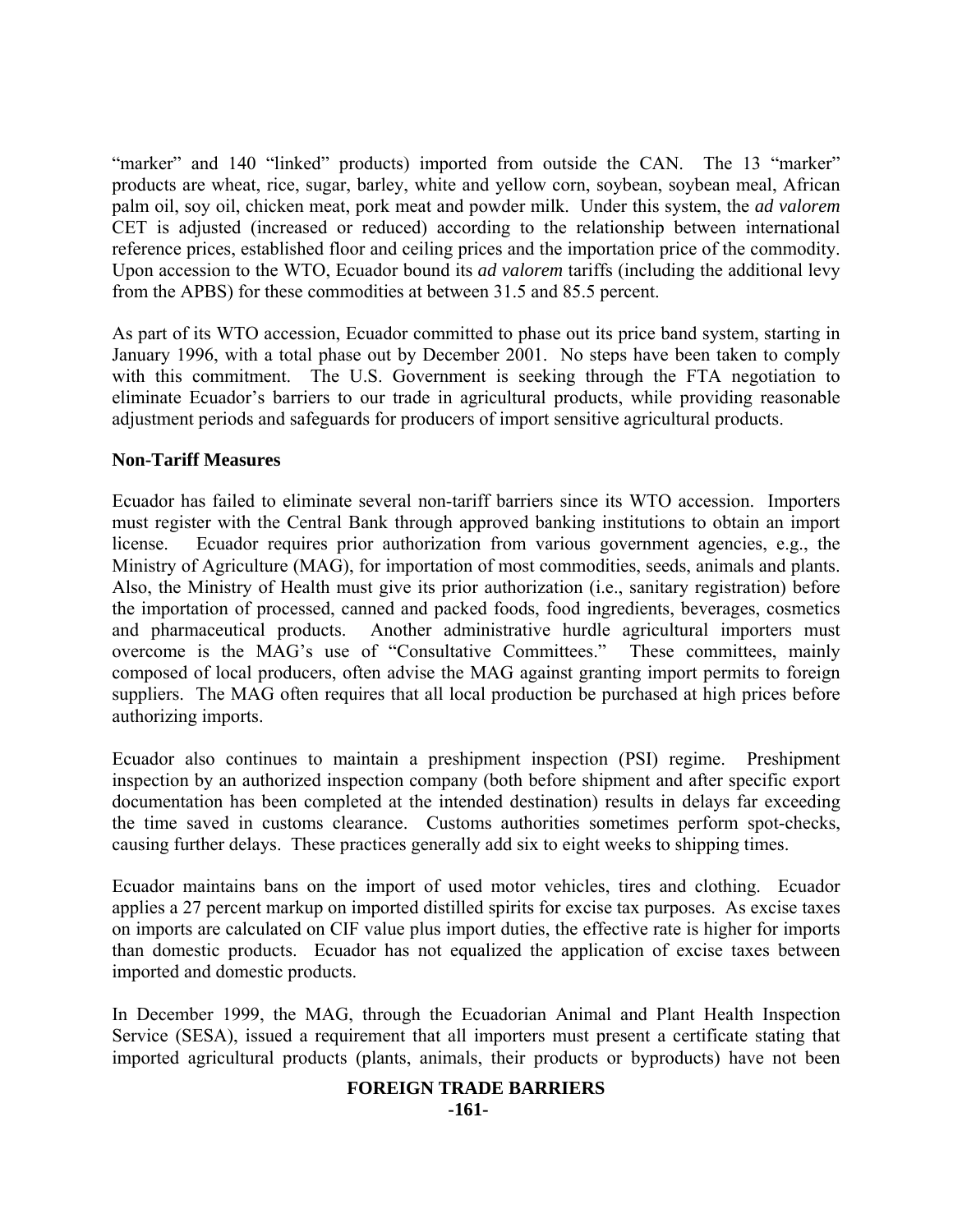produced using modern biotechnology. In November 2002, the President issued Executive Decree 3399 creating the National Commission for Biosafety as an office of the Ministry of Environment. It is responsible for biotechnology-related products and regulations issues. However, no rules have yet been enacted.

## **STANDARDS, TESTING, LABELING AND CERTIFICATION**

Over the last two years, INEN has imposed unreasonable and costly certification requirements on imports of refrigerators, freezers and gas ranges of U.S. origin. These requirements have not been published in advance and have impeded market access for U.S. manufacturers. None of these certification requirements were notified to WTO members for comment as required by the WTO Agreement on Technical Barriers to Trade. In fact, Ecuador has never notified the WTO of any new or proposed changes in its technical regulations or conformity assessment procedures.

SESA is responsible for administering Ecuador's sanitary and phytosanitary controls. According to Ecuadorian importers, bureaucratic procedures required to obtain clearance still appear to discriminate against foreign products. Ecuador is bound by the WTO Agreement on the Application of Sanitary and Phytosanitary (SPS) Measures, yet denials of SPS certification often appear to lack a scientific basis and to have been used in a discriminatory fashion to block the import of U.S. products that compete with Ecuadorian production. This occurs most often with poultry, turkey and pork meats, beef, dairy products and fresh fruit. The ability to import some products, such as rice, corn, soybeans and soybean meal depends entirely on the discretion of the MAG, which will often look to the Consultative Committees for advice. Ecuador has yet to fulfill its notification obligations under the WTO SPS Agreement.

SESA follows the CAN's "Andean Sanitary Standards." Some standards applicable for third countries are different from those applied to CAN members. For example, there can be differences in the requirements for CAN and third countries for the importation of live animals, animal products, and plants and plant by-products. SESA also requires certifications for each product stating that the product is safe for human consumption or, in the case of live animals, that the animal is healthy and that the country of origin or the area of production is free from certain exotic plant or animal disease. Industry sources assert that this process has been used unreasonably by SESA to prevent entry of animal products -- especially poultry -- that compete with local producers.

Sanitary registrations are required for imported as well as domestic processed food, cosmetics, pesticides, pharmaceuticals, and syringes, as well as some other consumer goods. However, in a side agreement to its WTO Accession Agreement, Ecuador committed to accept the U.S. Certificate of Free Sale authorized by the U.S. Food and Drug Administration, instead of the Government of Ecuador's Sanitary Registration. In August 2000, the Government of Ecuador passed a law (Ley de Promocion Social y Participacion Ciudadana, Segunda Parte – also known as Troley II), followed by regulations issued in June 2001, to reform the issuance of sanitary

## **FOREIGN TRADE BARRIERS**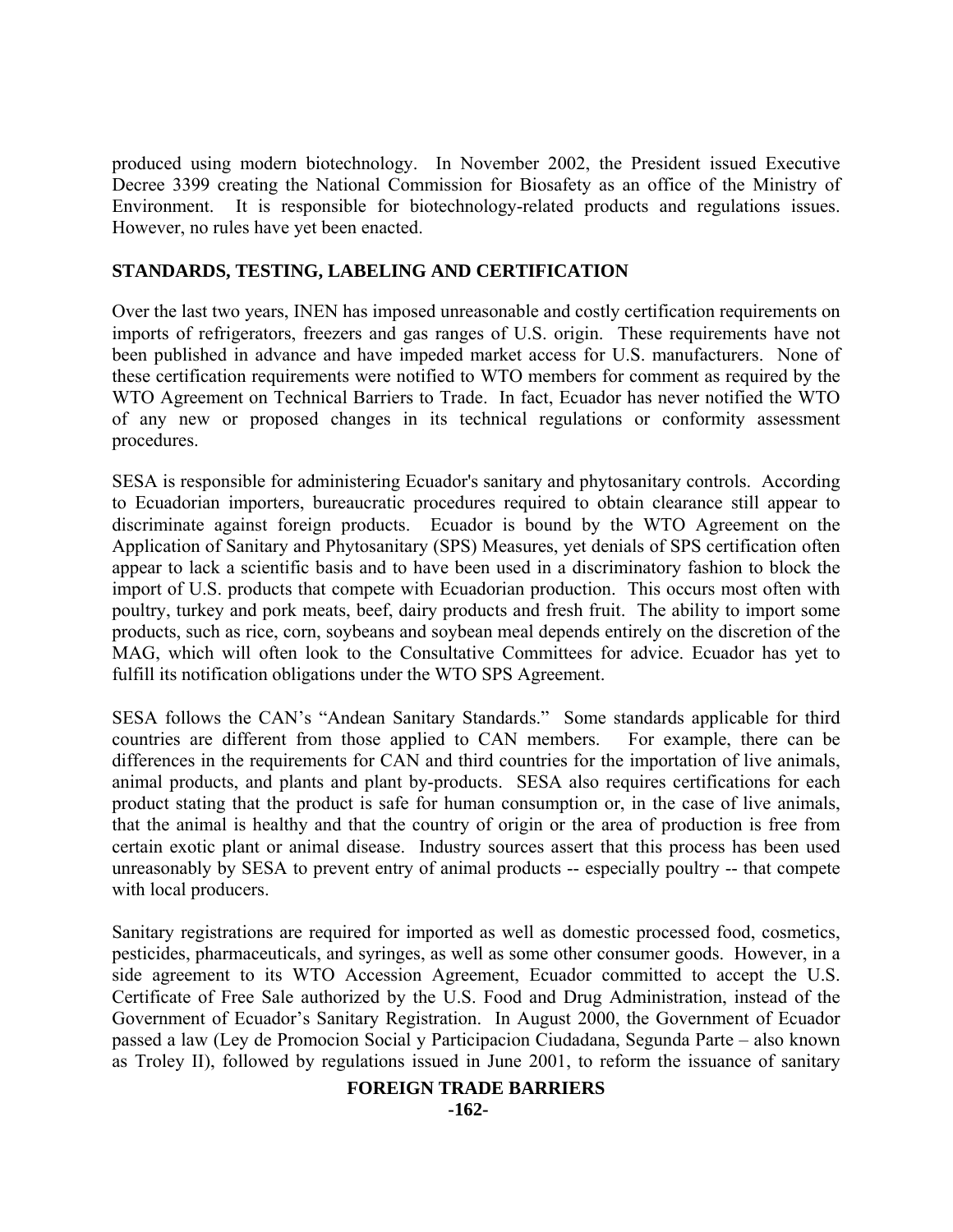permits for food products. This is a step towards modernizing the issuance of sanitary registrations with new regulations that allow the acceptance of free sale certificates, require that the government issue sanitary permits within 30 days of the receipt of the request, and reduce the number of documents required to obtain a permit. However, it does not appear that these regulations are being applied consistently. U.S. firms report that the Izquieta Perez National Hygiene Institute (INHIP - the agency responsible for registering imported processed food products) office in Guayaquil has refused to accept U.S. Certificates of Free Sale and continues to apply the old regime for sanitary permits. In addition, non-transparent bureaucratic procedures and inefficiency have delayed issuance beyond 30 days and in some cases have reportedly blocked the entry of some imported products from the United States.

U.S. companies have expressed concerns regarding regulations issued by Ecuador's public health ministry requiring foreign food manufacturers to disclose confidential information such as formulas of imported food and pharmaceutical products. This requirement appears to go beyond the requirements of the Codex Alimentarius Commission on Internationals Standards and Labeling.

## **GOVERNMENT PROCUREMENT**

Government procurement is regulated by the 1990 public contracting law. Foreign bidders must be legally represented in Ecuador. The law does not discriminate against U.S. or foreign suppliers. Bidding for government contracts can be cumbersome and insufficiently transparent. This can lead to multiple cancellations of bid solicitations, unnecessarily adding to the costs of submitting bids, and opens the process to possible manipulation by contracting authorities. Ecuador is not a signatory to the WTO Agreement on Government Procurement. In the FTA negotiations the U.S. Government is seeking opportunities for U.S. companies to bid on Ecuadorian government procurement.

## **EXPORT SUBSIDIES**

Ecuador has created a semi-independent agency, the Corporation for the Promotion of Exports and Investments (Corpei), to promote Ecuadorian exports. Using a European Union loan, Corpei offers matching grants to exporters to help fund certain expenses, including international promotional events and export certifications.

# **INTELLECTUAL PROPERTY RIGHTS (IPR) PROTECTION**

In 1998, Ecuador enacted a comprehensive law that significantly improved the legal basis for protecting intellectual property, including patents, trademarks and copyrights. The intellectual property law provides greater protection for intellectual property; however, it is deficient in a number of areas and the law is not being adequately enforced.

Ecuador's current intellectual property regime is provided for under its IPR law and Andean Pact

## **FOREIGN TRADE BARRIERS -163-**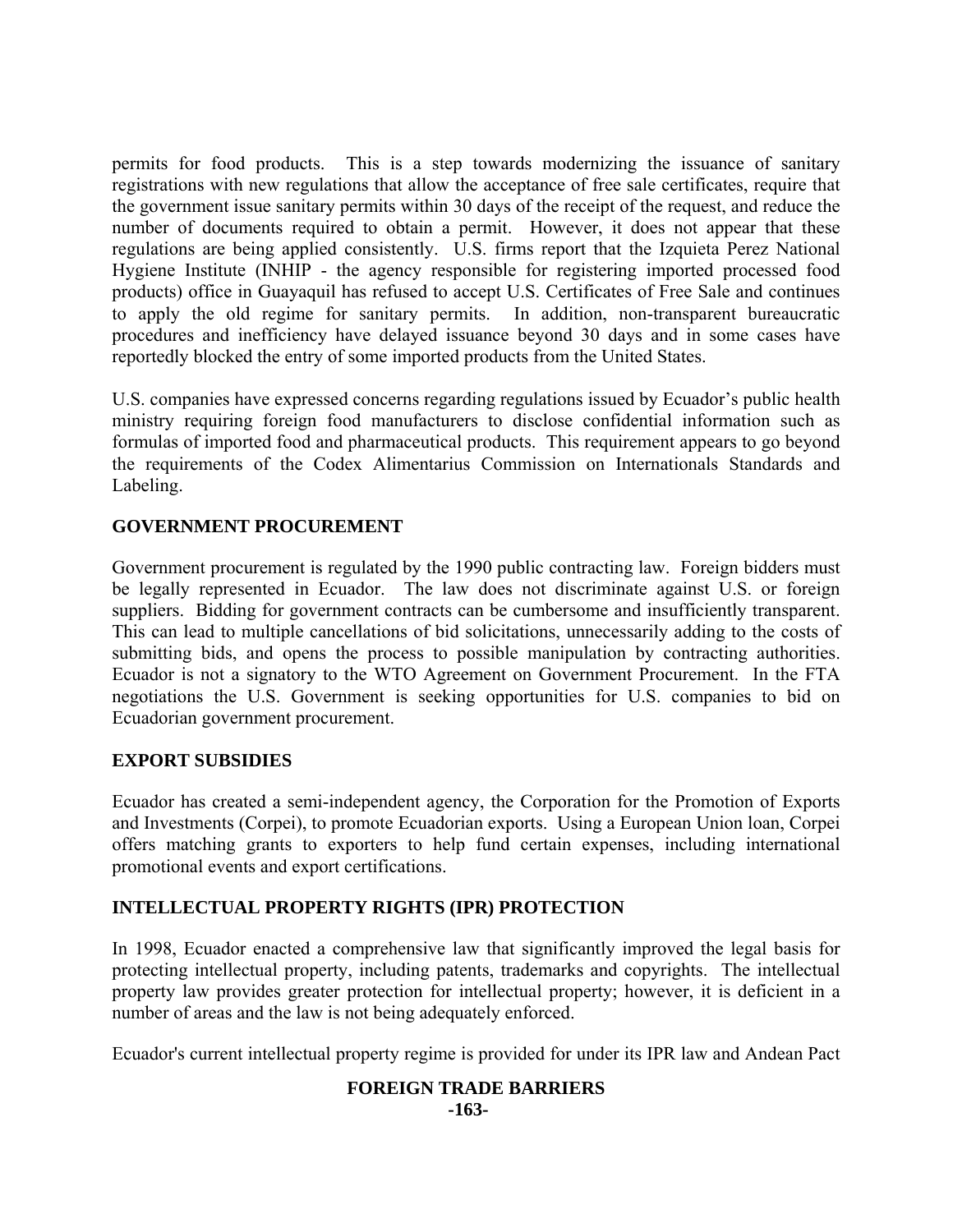Decisions 486, 345 and 351. Ecuador is a member of the World Intellectual Property Organization (WIPO) and is a member of the WIPO Copyright Treaty and the WIPO Performances and Phonograms Treaty. Furthermore, Ecuador has ratified the Berne Convention for the Protection of Literary and Artistic Works, the Geneva Phonograms Convention, the Paris Convention for the Protection of Industrial Property and the WIPO Patent Cooperation Treaty.

The United States is currently negotiating IPR provisions under the ongoing Andean FTA negotiations to improve protection and strengthen enforcement of IPR. The U.S. Government is seeking to address specific U.S. industry concerns related to the protection and enforcement of copyrights and related rights, patents, proprietary data for pharmaceutical and agricultural products, trademarks and geographical indications.

## **Copyrights**

The Government of Ecuador, through the National Copyright Office's Strategic Plan against Piracy, has committed to take action to reduce the levels of copyright piracy, including implementation and enforcement of its 1998 Copyright Law. Enforcement of copyrights remains a significant problem, especially concerning sound recordings, computer software and motion pictures. The Government of Ecuador has taken no action to clarify Article 78 of the 1999 Law on Higher Education, which could be interpreted to permit software copyright violations by educational institutions.

## **Patents and Trademarks**

Ecuador's 1998 IPR law provided an improved legal basis for protecting patents, trademarks, and trade secrets. However, concerns remain regarding several provisions, including a working requirement for patents, compulsory licensing and the lack of enforcement in the protection of test data. U.S. companies also are concerned that the Ecuadorian government does not provide patent protection to second uses, which would allow a company with a patented compound for one use to subsequently patent a second use of that compound.

Government of Ecuador health authorities continue to approve the commercialization of new drugs which are the bioequivalents of already approved drugs, thereby denying the originator companies the exclusive use of their data. In effect, the Government of Ecuador is allowing the test data of registered drugs from originator companies to be used by others seeking approval for their own pirate version of the same product.

## **Enforcement**

There continues to be an active local trade in pirated audio and video recordings, computer software and counterfeit brand name apparel. The International Intellectual Property Alliance estimates that piracy levels in Ecuador for both motion pictures and recorded music has reached 95 percent, with estimated damage due to music piracy of \$50 million to \$60 million. At times,

#### **FOREIGN TRADE BARRIERS -164-**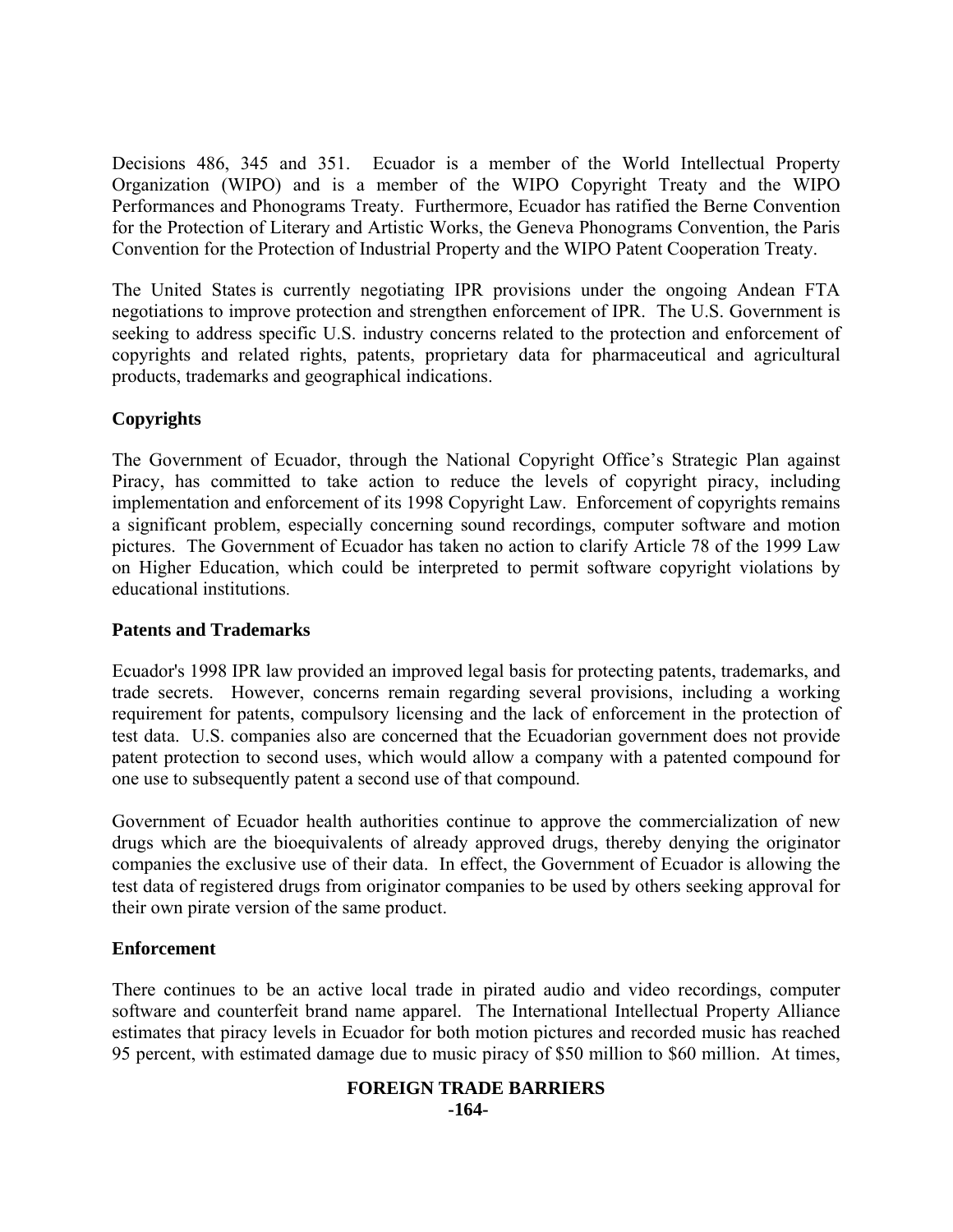judges in IPR cases, before issuing a preliminary injunction, demand a guaranty and evidentiary requirements that exceed legal requirements and in effect limit the ability of rights holders to enforce their rights. Ecuador has made no progress in establishing the specialized IPR courts required by Ecuador's 1998 IPR law. The national police and the customs service are responsible for carrying out IPR enforcement but do not always enforce court orders. Some local pharmaceutical companies produce or import pirated drugs and have sought to block improvements in patent protection. U.S. industry estimates damage due to the failure to provide data exclusivity is at least \$5 million.

## **SERVICES BARRIERS**

Ecuador has ratified the WTO Agreement on Financial Services. The 1993 Equity Markets Law and the 1994 General Financial Institutions Law significantly opened markets in financial services and provided for national treatment for foreign suppliers. Foreign professionals are subject to national licensing requirements. The Superintendent of Banks must certify accountants.

In the area of basic telecommunications, Ecuador only subscribed to WTO commitments for domestic cellular services. It did not make market access or national treatment commitments for a range of other domestic and international telecommunications services, such as voice telephony and data. In addition, Ecuador does not adhere to the pro-competitive regulatory commitments of the WTO Reference Paper. Several U.S. telecommunications companies have had their international circuits disconnected without proper notice of alleged infractions. The Government has also used Ecuadorian courts to delay, on questionable grounds, implementation of an arbitral award in favor of a U.S. company.

The U.S. Government is seeking through the FTA negotiations to secure greater access for U.S. providers of cross-border services to the Ecuadorian market, including in the areas of financial and telecommunications services.

## **INVESTMENT BARRIERS**

Ecuador's foreign investment policy is governed largely by the national implementing legislation for Andean Pact Decisions 291 of 1991 and 292 of 1993. Under Ecuadorian law, foreign investors are accorded the same rights of establishment as Ecuadorian private investors, may own up to 100 percent of enterprises in most sectors without prior government approval, and face the same tax regime. There are no controls or limits on transfers of profits or capital. The U.S.- Ecuador Bilateral Investment Treaty (BIT), which entered into force in May 1997, includes obligations relating to national and most-favored-nation treatment; prompt, adequate and effective compensation for expropriation; the freedom to make investment-related transfers; and access to binding international arbitration of investment disputes. U.S. companies are sometimes reluctant to resolve commercial disputes in the Ecuadorian legal system, fearing a prolonged process and a lack of impartiality, among other things.

#### **FOREIGN TRADE BARRIERS -165-**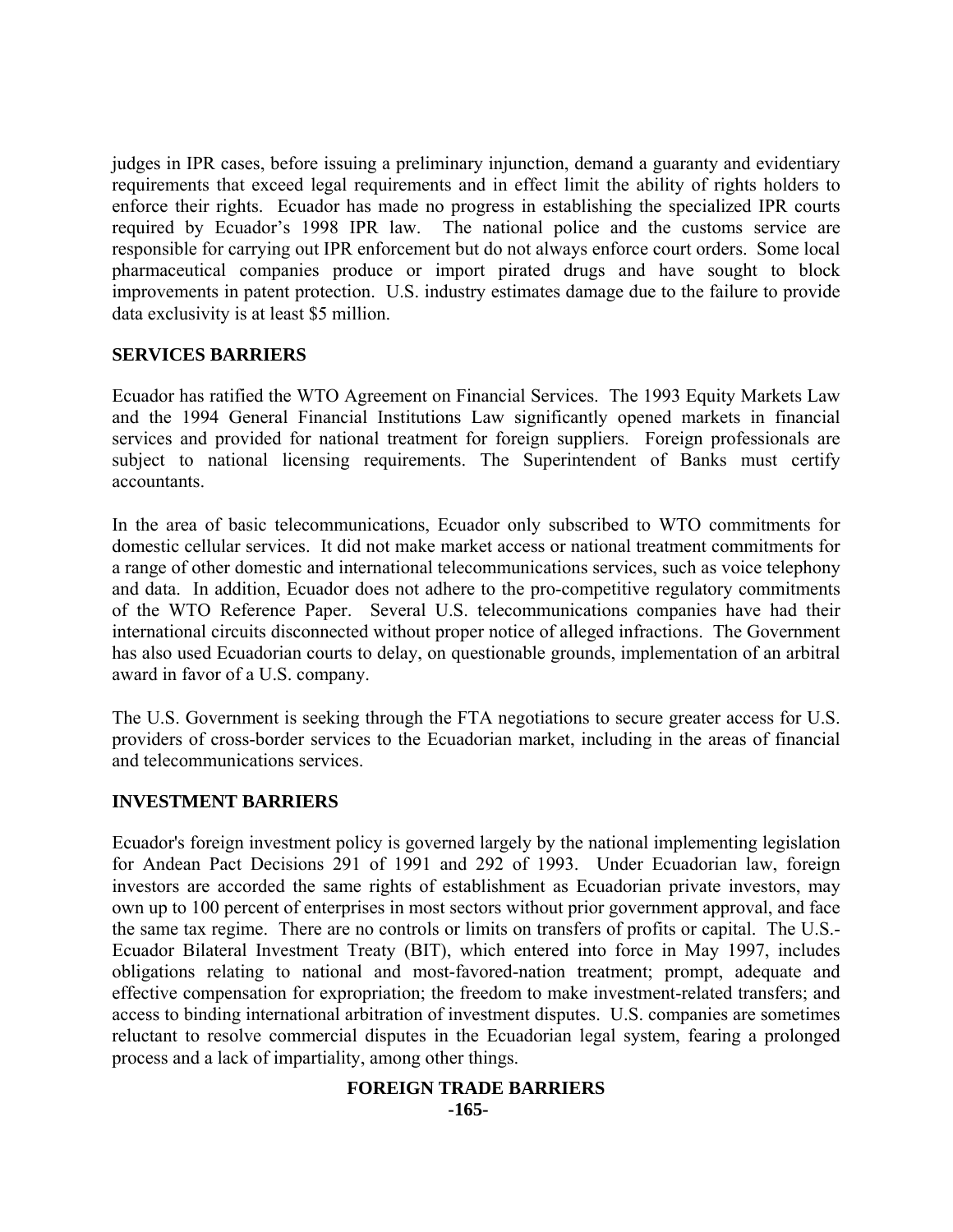In early 2005, Ecuador's Congress modified the Arbitration and Mediation Law to prohibit international arbitration if the national interest could be affected. Depending on how it is interpreted and applied, this modification of Ecuador's law could conflict with Ecuador's standing consent to binding arbitration under the U.S.-Ecuador BIT. At a minimum, the new law will create confusion among investors regarding their arbitration rights and may also reinforce negative impressions among investors of Ecuador's commitment to international arbitration.

Certain sectors of Ecuador's economy are reserved to the state. All foreign investment in petroleum exploration and development in Ecuador must be carried out under contract with the state oil company. U.S. and other foreign oil companies produce oil in Ecuador under such contracts. Several of these companies are involved in a dispute with the government of Ecuador relating to the refund of value-added taxes. In 2004, one of the disputing U.S. companies won a \$75 million international arbitration award against the government of Ecuador. The Government has requested a judicial review of the arbitration award. After notice of the award, Ecuador's Solicitor General (Procurador General) initiated an investigation of the company for allegedly transferring assets to another foreign company without obtaining the required authorization from the state. The Ecuadorian government has since advocated the nullification of the company's contract and seizure of the company's considerable assets in Ecuador.

Foreign investment in domestic fishing operations, with exceptions, is limited to 49 percent of equity. Foreign companies cannot own more than 25 percent equity in broadcast stations. Foreigners are prohibited from owning land on the borders or the coast.

Effective compensation for expropriation is provided for in Ecuadorian law but is often difficult to obtain. The extent to which foreign and domestic investors receive prompt, adequate and effective compensation for expropriations varies widely. It can be difficult to enforce property and concession rights, particularly in the agriculture, oil and mining sectors. Foreign oil, energy and telecommunications companies, among others, have often had difficulties resolving contract issues with state or local partners. The transparency and stability of the country's investment regime are significantly weakened by the existence of numerous investment-related laws which overlap or appear to have mutually inconsistent provisions. This judicial complexity increases the risks and costs of doing business in Ecuador.

The U.S. Government has worked with the Government of Ecuador both before and in parallel with the FTA negotiations to ensure a fair resolution of U.S. investor disputes, consistent with Ecuadorian law. Some of those disputes have been resolved while others remain pending.

## **ELECTRONIC COMMERCE**

Ecuador passed an electronic commerce law in April 2002 that makes the use of electronic signatures in business transactions on the Internet legally binding and makes digital theft a crime. Ecuador has initiated a program for e-government services and to promote public access to

## **FOREIGN TRADE BARRIERS**

**-166-**